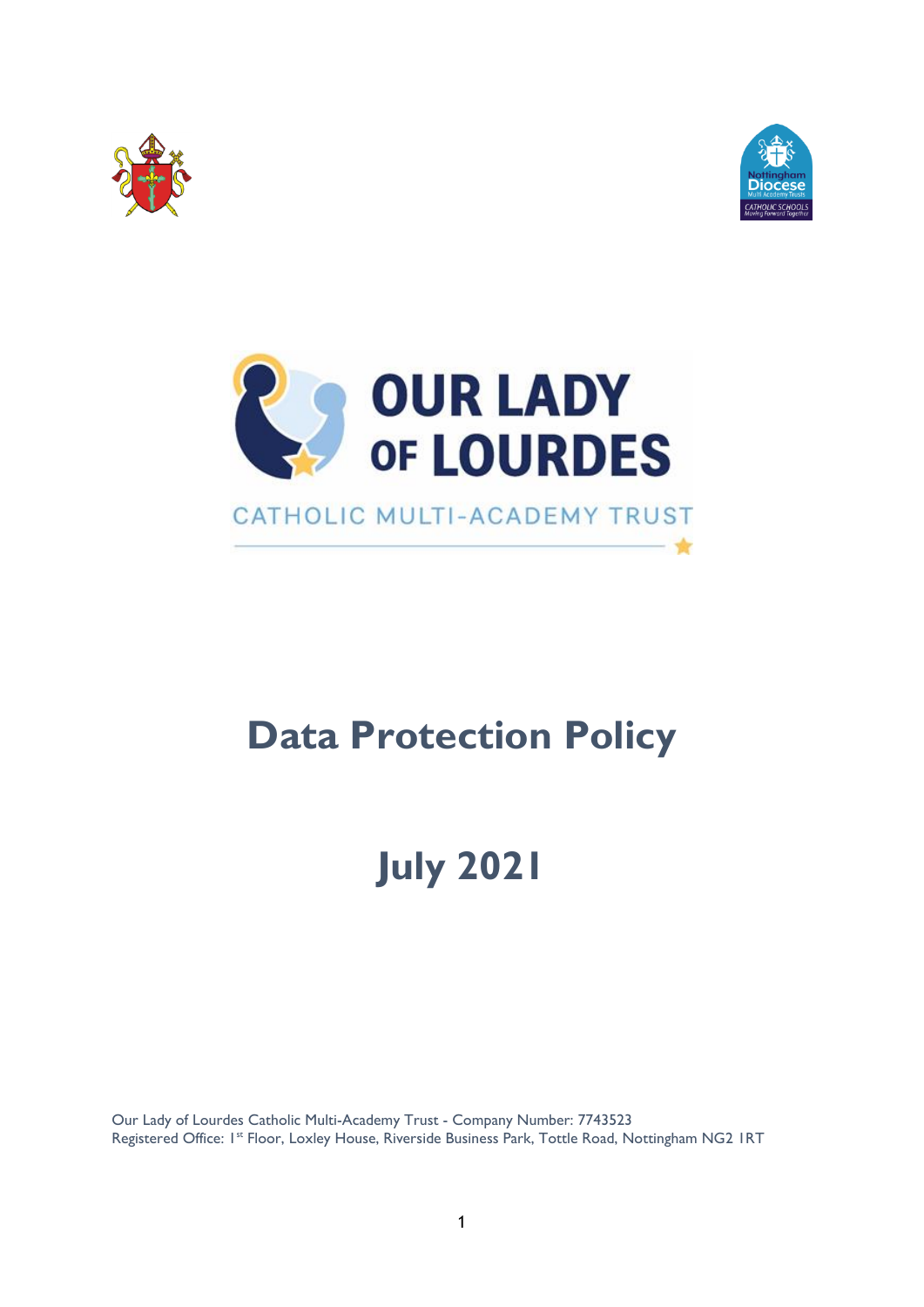# **Contents**

- 1 Policy statement
- 2 About this policy
- 3 Definition of data protection terms
- 4 Data Protection Officer
- 5 Data protection principles
- 6 Fair and lawful processing
- 7 Processing for limited purposes
- 8 Notifying data subjects
- 9 Adequate relevant and non-excessive
- 10 Accurate data
- 11 Timely processing
- 12 Processing in line with data subject's rights
- 13 Data security
- 14 Data protection impact assessments
- 15 Disclosure and sharing of personal information
- 16 Data processors
- 17 Images and videos
- 18 CCTV
- 19 Biometric Data
- 20 Response to COVID-19
- 21 Remote Learning / Remote Working
- 22 Changes to this policy
- ANNEX Definition of terms

# **Trust Mission Statement**

We are a partnership of Catholic schools and our aim is to provide the very best Catholic education for all in our community and so improve life chances through spiritual, academic and social development.

# We will achieve this by:

- Placing the life and teachings of Jesus Christ at the centre of all that we do
- Following the example of Our Lady of Lourdes by nurturing everyone so that we can all make the most of
	- our God given talents
	- Working together so that we can all achieve our full potential,

deepen our faith and know that God loves us

Being an example of healing, compassion and support for the most vulnerable in our society

# *Proverbs 25:9*

*Argue your case with your neighbour himself, and do not reveal another's secret.*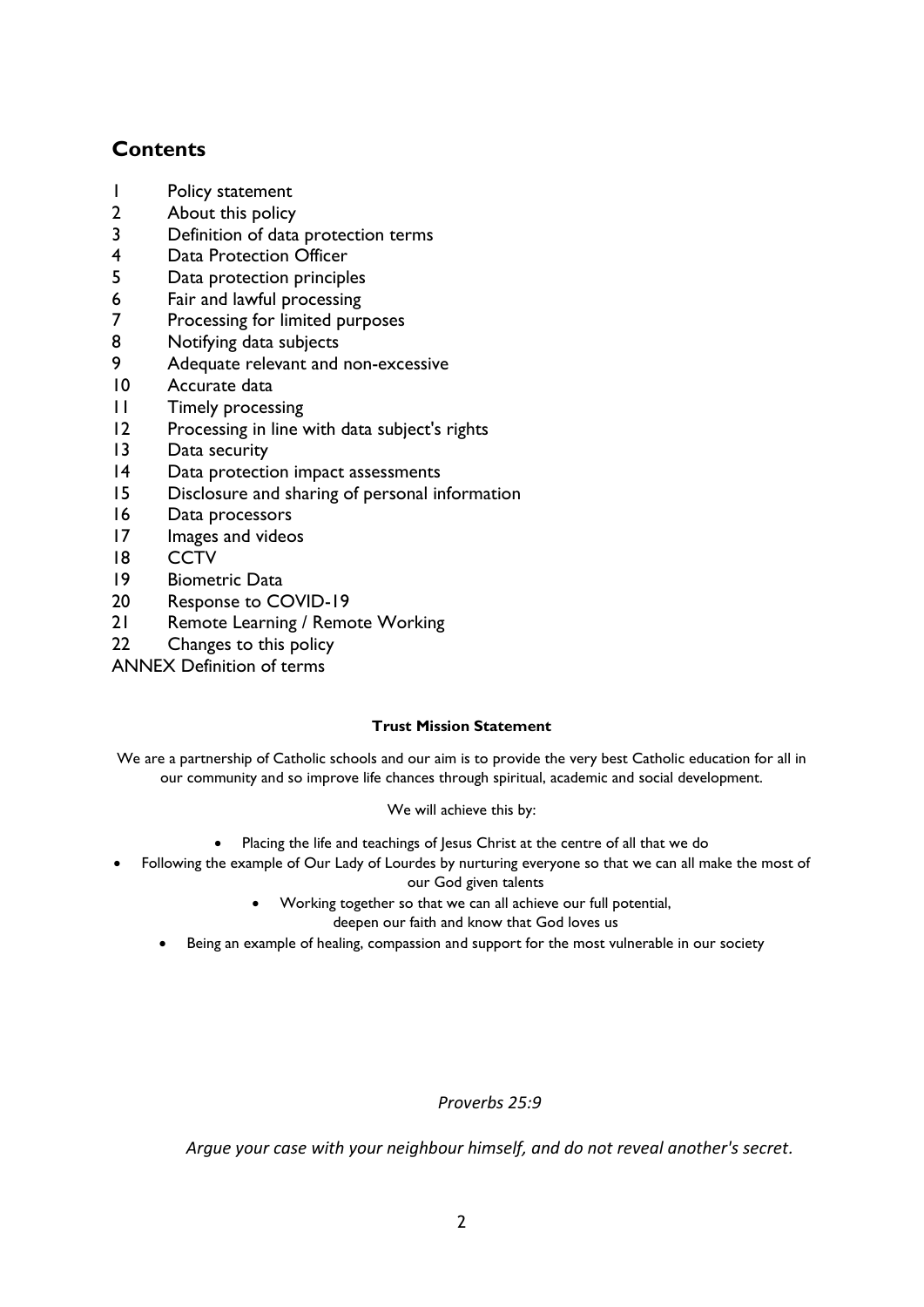# 1 **Policy statement**

- 1.1 Everyone has rights with regard to the way in which their **personal data** is handled. During the course of our activities as a Trust, we will collect, store and **process personal data** about our pupils, **workforce**, parents and others. This makes us a **data controller** in relation to that **personal data**. As Data Controllers, we are registered with the ICO, as is legally required.
- 1.2 We are committed to the protection of all **personal data** and **special category personal data** for which we are the **data controller**.
- 1.3 The law imposes significant fines for failing to lawfully **process** and safeguard **personal data** and failure to comply with this policy may result in those fines being applied.
- 1.4 All members of our **workforce** must comply with this policy when **processing personal data** on our behalf. Any breach of this policy may result in disciplinary or other action.

# 2 **About this policy**

- 2.1 The types of **personal data** that we may be required to handle include information about pupils, parents, our **workforce**, and others that we deal with. The **personal data** which we hold is subject to certain legal safeguards specified in the UK General Data Protection Regulation ('**UK GDPR**'), the [Data Protection Act 2018], and other regulations (together '**Data Protection Legislation**').
- 2.2 This policy and any other documents referred to in it set out the basis on which we will **process** any **personal data** we collect from **data subjects**, or that is provided to us by **data subjects** or other sources.
- 2.3 This policy does not form part of any employee's contract of employment and may be amended at any time.
- 2.4 This policy sets out rules on data protection and the legal conditions that must be satisfied when we process **personal data**.

#### 3 **Definition of data protection terms**

3.1 All defined terms in this policy are indicated in **bold** text, and a list of definitions is included in the Annex to this policy.

#### 4 **Data Protection Officer**

- 4.1 As a Trust we are required to appoint a Data Protection Officer ("DPO"). Our DPO is Mrs Karen Rich, and they can be contacted at [DPO@ololcatholicmat.co.uk](mailto:DPO@ololcatholicmat.co.uk) .
- 4.2 The DPO is responsible for ensuring compliance with the Data Protection Legislation and with this policy. Any questions about the operation of this policy or any concerns that the policy has not been followed should be referred in the first instance to the School GDPR Lead and then the DPO. The School GDPR Lead is: Michele Rowley and they can be contacted at m.rowley@becketonline.co.uk.
- 4.3 The School GDPR Lead or DPO is also the central point of contact for all **data subjects** and others in relation to matters of data protection.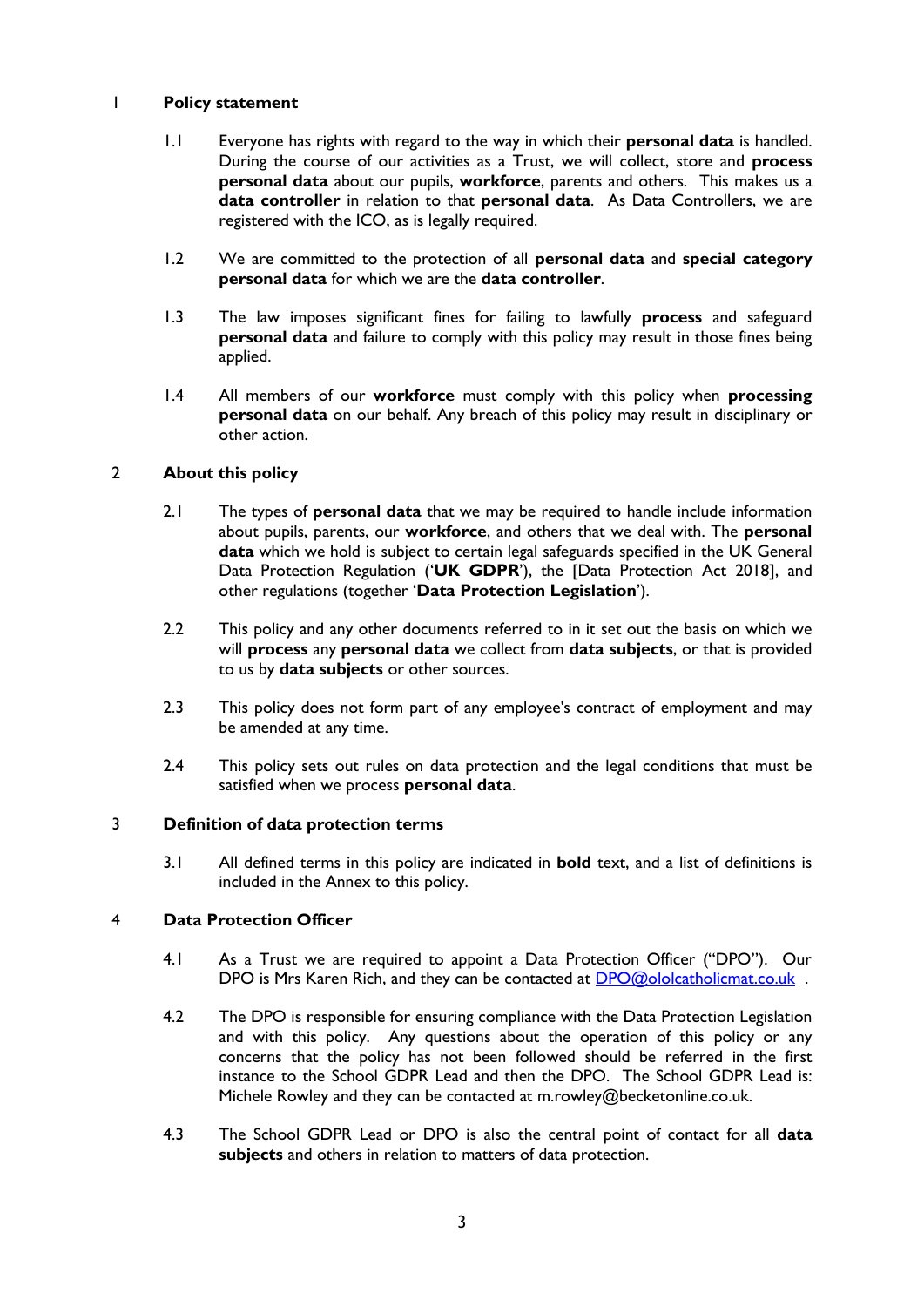#### 5 **Data protection principles**

- 5.1 Anyone **processing personal data** must comply with the data protection principles. These provide that **personal data** must be:
	- 5.1.1 Processed lawfully, fairly and in a transparent manner.
	- 5.1.2 Only collected for specified, explicit and legitimate purposes, and not further processed in a manner that is incompatible with those purposes.
	- 5.1.3 Adequate, relevant and limited to what is necessary in relation to the purposes for which they are processed.
	- 5.1.4 Accurate and, where necessary, kept up-to-date, and that reasonable steps are taken to ensure inaccurate information is rectified or erased.
	- 5.1.5 Kept in a form which permits identification of data subjects for no longer than is necessary for the purposes for which the personal data are processed.
	- 5.1.6 Processed in a manner that ensures appropriate security of the information, including protection against unauthorised or unlawful processing and against accidental loss, destruction or damage, using appropriate technical or organisational measures.

#### 5.2 **Personal Data** must also:

- 5.2.1 be **processed** in line with **data subjects'** rights;
- 5.2.2 not be transferred to people or organisations situated in other countries without adequate protection.
- 5.3 We will comply with these principles in relation to any **processing** of **personal data** by the Trust.

#### 6 **Fair and lawful processing**

- 6.1 Data Protection Legislation is not intended to prevent the **processing** of **personal data**, but to ensure that it is done fairly and without adversely affecting the rights of the **data subject**.
- 6.2 For **personal data** to be **processed** fairly, **data subjects** must be made aware:
	- 6.2.1 that the **personal data** is being **processed**;
	- 6.2.2 why the **personal data** is being **processed**;
	- 6.2.3 what the lawful basis is for that **processing** (see below);
	- 6.2.4 whether the **personal data** will be shared, and if so with whom;
	- 6.2.5 the period for which the **personal data** will be held;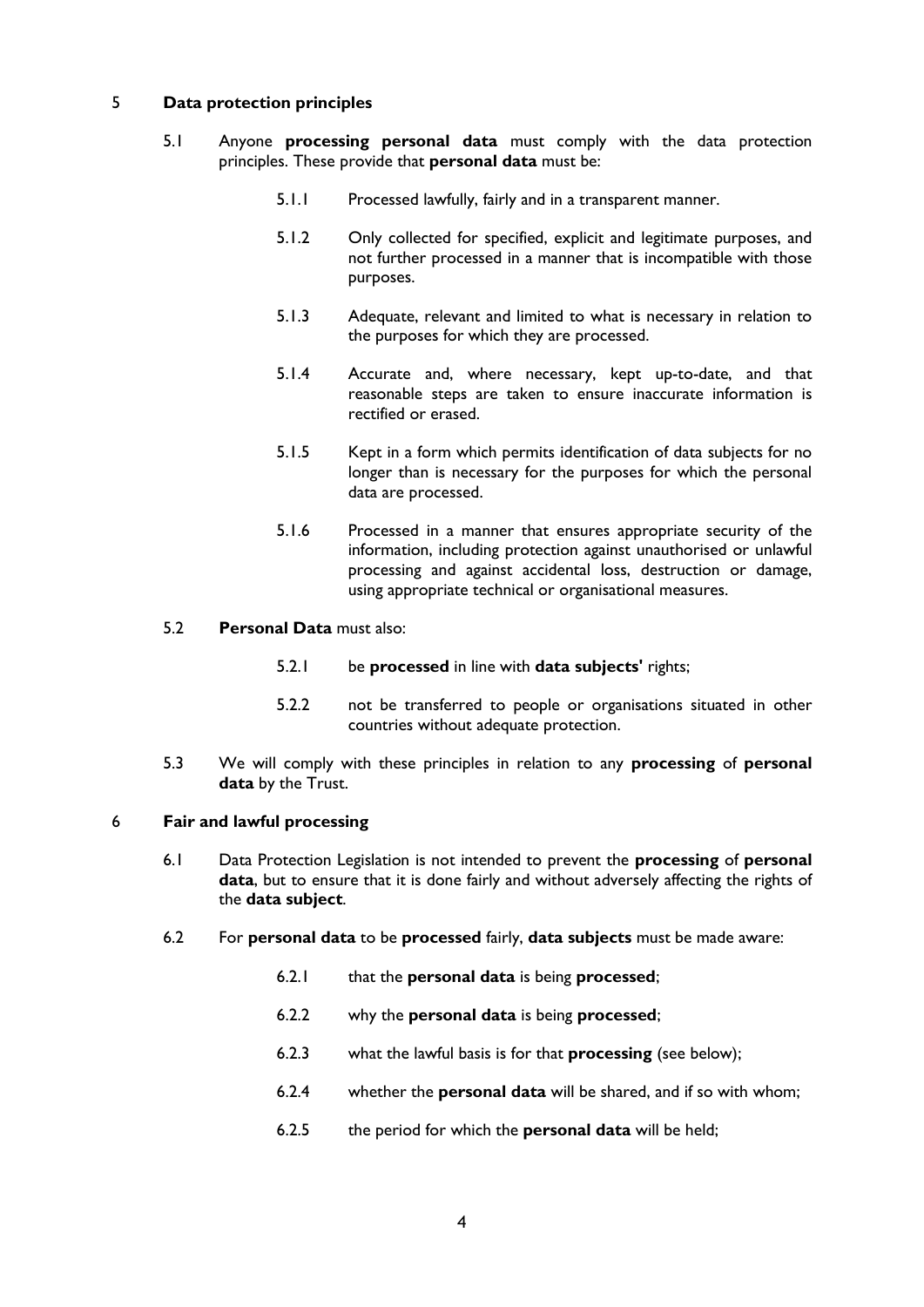- 6.2.6 the existence of the **data subject's** rights in relation to the **processing** of that **personal data**; and
- 6.2.7 the right of the **data subject** to raise a complaint with the Information Commissioner's Office in relation to any **processing**.
- 6.3 We will only obtain such **personal data** as is necessary and relevant to the purpose for which it was gathered, and will ensure that we have a lawful basis for any **processing**.
- 6.4 For **personal data** to be **processed** lawfully, it must be **processed** on the basis of one of the legal grounds set out in the Data Protection Legislation. We will normally **process personal data** under the following legal grounds:
	- 6.4.1 where the **processing** is necessary for the performance of a contract between us and the **data subject**, such as an employment contract;
	- 6.4.2 where the **processing** is necessary to comply with a legal obligation that we are subject to, (e.g. the Education Act 2011);
	- 6.4.3 where the law otherwise allows us to **process** the **personal data** or we are carrying out a task in the public interest; and
	- 6.4.4 where none of the above apply then we will seek the consent of the **data subject** to the **processing** of their **personal data.**
- 6.5 When **special category personal data** is being processed then an additional legal ground must apply to that processing. We will normally only **process special category personal data** under following legal grounds:
	- 6.5.1 where the **processing** is necessary for employment law purposes, for example in relation to sickness absence;
	- 6.5.2 where the **processing** is necessary for reasons of substantial public interest, for example for the purposes of equality of opportunity and treatment;
	- 6.5.3 where the **processing** is necessary for health or social care purposes, for example in relation to pupils with medical conditions or disabilities; and
	- 6.5.4 where none of the above apply then we will seek the consent of the **data subject** to the **processing** of their **special category personal data**.
- 6.6 We will inform **data subjects** of the above matters by way of appropriate privacy notices which shall be provided to them when we collect the data or as soon as possible thereafter, unless we have already provided this information such as at the time when a pupil joins us.
- 6.7 If any **data user** is in doubt as to whether they can use any **personal data** for any purpose, then they must contact the DPO before doing so.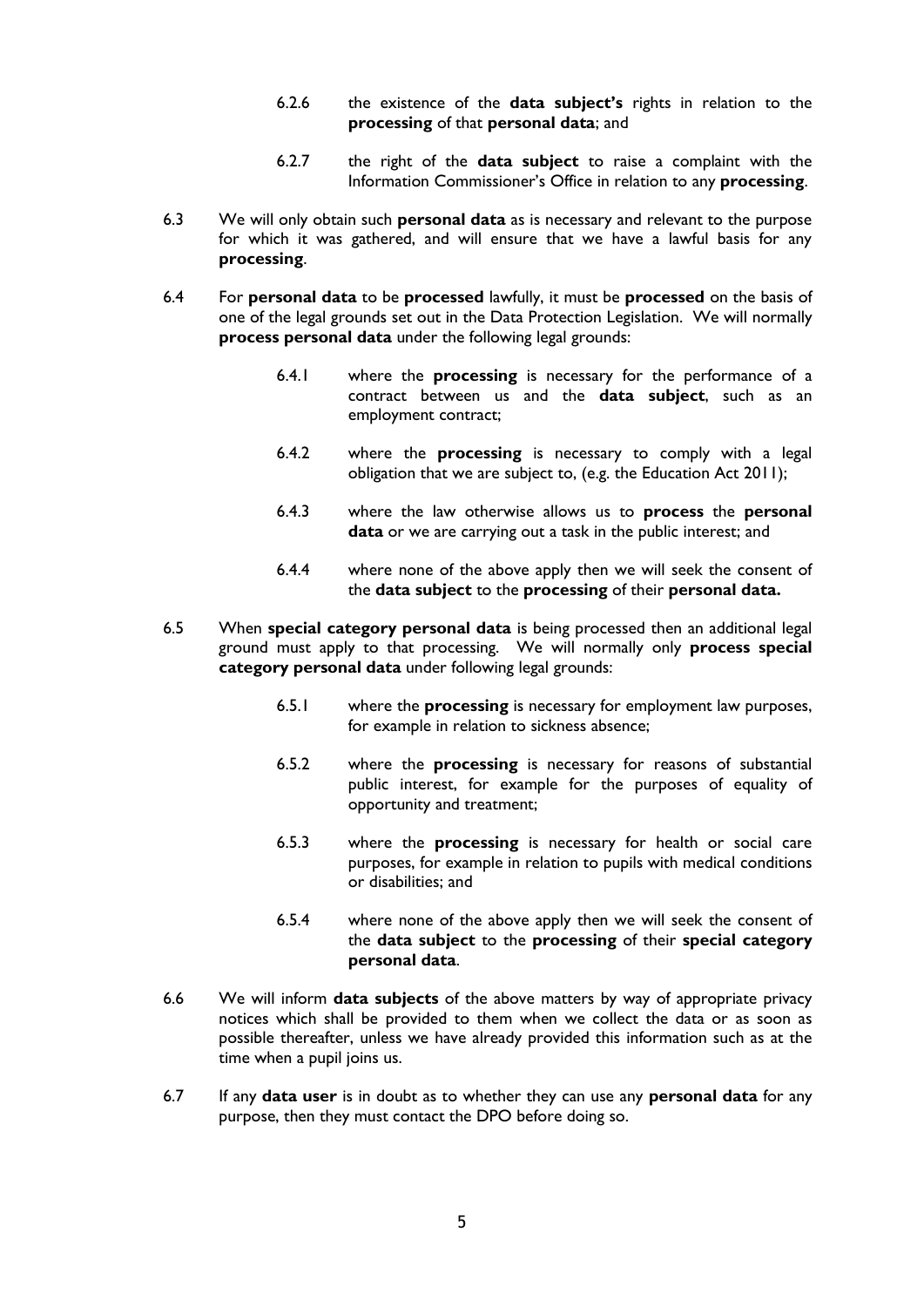#### **Vital Interests**

6.8 There may be circumstances where it is considered necessary to **process personal data** or **special category personal data** in order to protect the vital interests of a **data subject**. This might include medical emergencies where the **data subject** is not in a position to give consent to the **processing**. We believe that this will only occur in very specific and limited circumstances. In such circumstances we would usually seek to consult with the DPO in advance, although there may be emergency situations where this does not occur.

# **Consent**

- 6.9 Where none of the other bases for **processing** set out above apply then the school must seek the consent of the **data subject** before **processing** any **personal data** for any purpose.
- 6.10 There are strict legal requirements in relation to the form of consent that must be obtained from **data subjects**.
- 6.11 When pupils and or our Workforce join the Trust a consent form will be required to be completed in relation to them. This consent form deals with the taking and use of photographs and videos of them, amongst other things. Where appropriate third parties may also be required to complete a consent form.
- 6.12 In relation to all pupils under the age of 12 years old (prior to Yr8) we will seek consent from an individual with parental responsibility for that pupil.
- 6.13 We will generally seek consent directly from a pupil who has reached the age of 12 years old (from Yr8 onwards), however we recognise that this may not be appropriate in certain circumstances and therefore may be required to seek consent from and individual with parental responsibility.
- 6.14 If consent is required for any other **processing** of **personal data** of any **data subject,** then the form of this consent must:
	- 6.14.1 Inform the **data subject** of exactly what we intend to do with their **personal data**;
	- 6.14.2 Require them to positively confirm that they consent we cannot ask them to opt-out rather than opt-in; and
	- 6.14.3 Inform the **data subject** of how they can withdraw their consent.
- 6.15 Any consent must be freely given, which means that we cannot make the provision of any goods or services or other matter conditional on a **data subject** giving their consent.
- 6.16 The DPO must always be consulted in relation to any consent form before consent is obtained.
- 6.17 A record must always be kept in the school of any consent, including how it was obtained and when.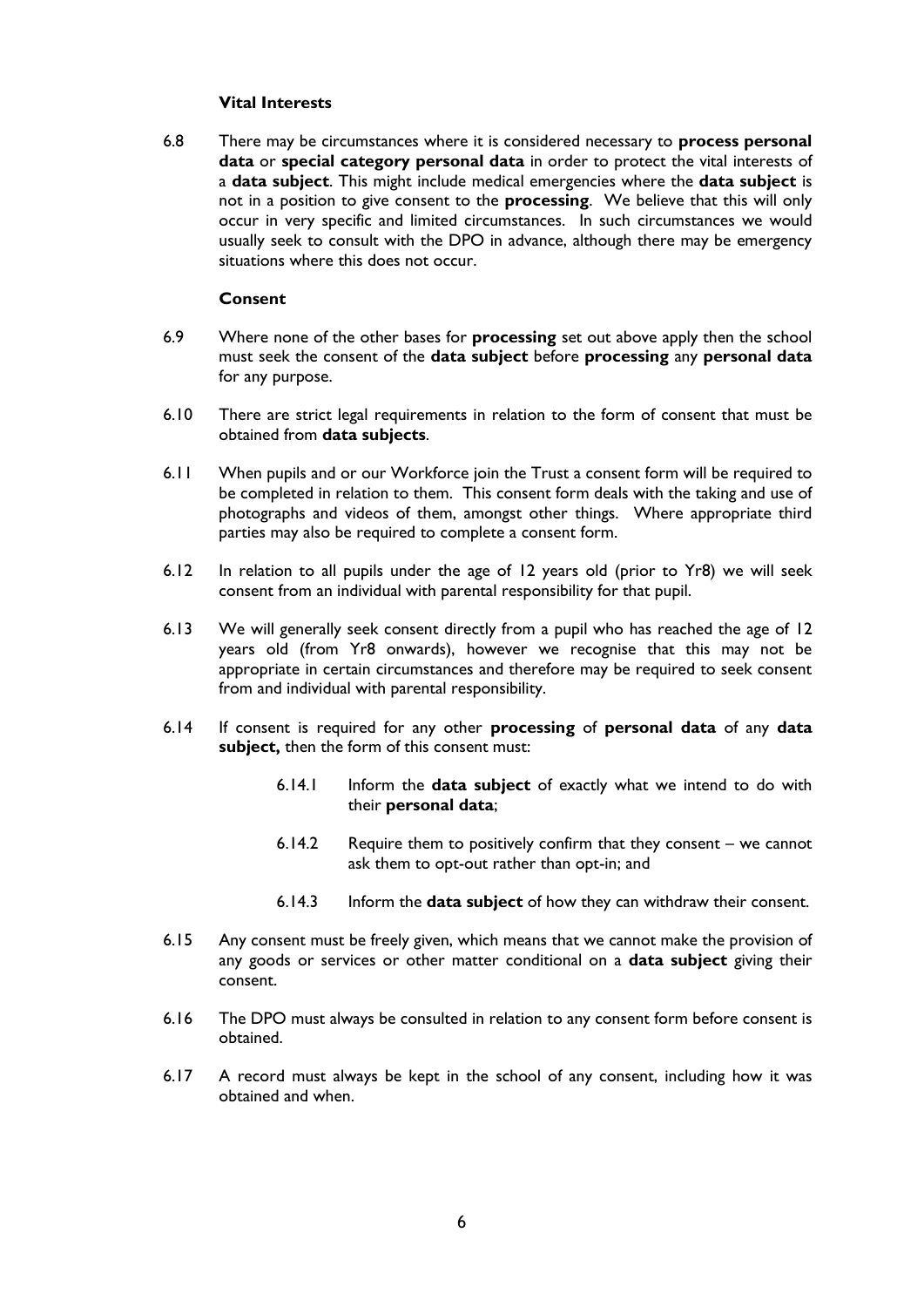# 7 **Processing for limited purposes**

- 7.1 In the course of our activities as a Trust, we may collect and **process** the **personal data** set out in our Schedule of Processing Activities. This may include **personal data** we receive directly from a **data subject** (for example, by completing forms or by corresponding with us by mail, phone, email or otherwise) and **personal data** we receive from other sources (including, for example, local authorities, other schools, parents, other pupils or members of our **workforce**).
- 7.2 We will only **process personal data** for the specific purposes set out in our Schedule of Processing Activities or for any other purposes specifically permitted by Data Protection Legislation or for which specific consent has been provided by the data subject.

### 8 **Notifying data subjects**

- 8.1 If we collect **personal data** directly from **data subjects**, we will inform them about:
	- 8.1.1 our identity and contact details as **Data Controller** and those of the DPO;
	- 8.1.2 the purpose or purposes and legal basis for which we intend to **process** that **personal data**;
	- 8.1.3 the types of third parties, if any, with which we will share or to which we will disclose that **personal data**;
	- 8.1.4 whether the **personal data** will be transferred outside the European Economic Area ('**EEA**') and if so the safeguards in place;
	- 8.1.5 the period for which their **personal data** will be stored, by reference to our Retention and Destruction Schedule.
	- 8.1.6 the existence of any automated decision making in the **processing** of the **personal data** along with the significance and envisaged consequences of the **processing** and the right to object to such decision making; and
	- 8.1.7 the rights of the **data subject** to object to or limit processing, request information, request deletion of information or lodge a complaint with the ICO.
- 8.2 Unless we have already informed **data subjects** that we will be obtaining information about them from third parties (for example in our privacy notices), then if we receive **personal data** about a **data subject** from other sources, we will provide the **data subject** with the above information as soon as possible thereafter, informing them of where the **personal data** was obtained from.

#### 9 **Adequate, relevant and non-excessive processing**

9.1 We will only collect **personal data** to the extent that it is required for the specific purpose notified to the **data subject**, unless otherwise permitted by Data Protection Legislation.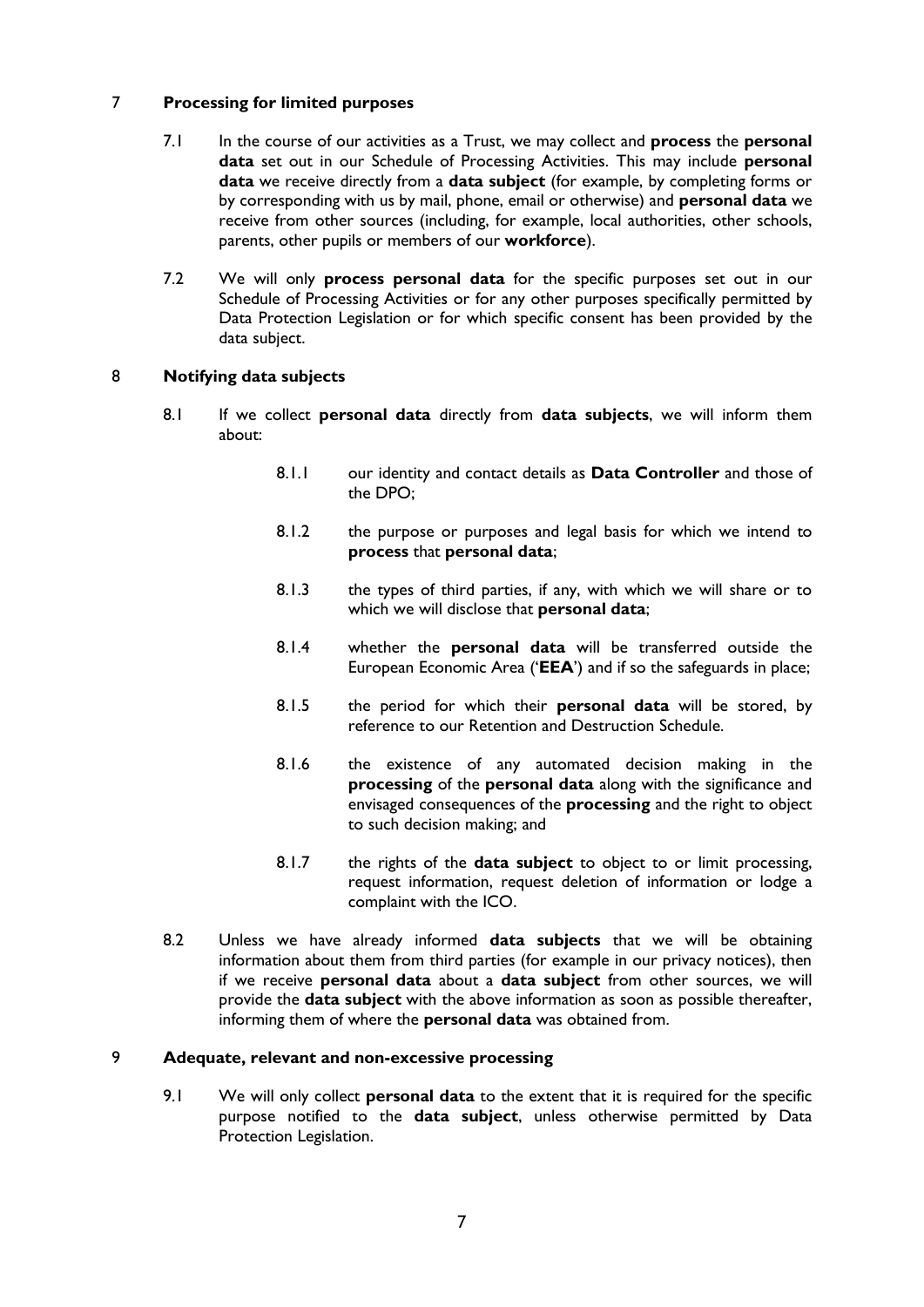#### 10 **Accurate data**

- 10.1 We will ensure that **personal data** we hold is accurate and kept up to date.
- 10.2 We will take reasonable steps to destroy or amend inaccurate or out-of-date data.
- 10.3 **Data subjects** have a right to have any inaccurate **personal data** rectified. See further below in relation to the exercise of this right.

#### 11 **Timely processing**

11.1 We will not keep **personal data** longer than is necessary for the purpose or purposes for which they were collected. We will take all reasonable steps to destroy, or erase from our systems, all **personal data** which is no longer required.

#### 12 **Processing in line with data subject's rights**

- 12.1 We will **process** all **personal data** in line with **data subjects'** rights, in particular their right to:
	- 12.1.1 request access to any **personal data** we hold about them;
	- 12.1.2 object to the **processing** of their **personal data**, including the right to object to direct marketing;
	- 12.1.3 have inaccurate or incomplete **personal data** about them rectified;
	- 12.1.4 restrict **processing** of their **personal data**;
	- 12.1.5 have **personal data** we hold about them erased
	- 12.1.6 have their **personal data** transferred; and
	- 12.1.7 object to the making of decisions about them by automated means.

#### **The Right of Access to Personal Data**

12.2 **Data subjects** may request access to all **personal data** we hold about them. Such requests will be considered in line with the school's Subject Access Request Procedure.

#### **The Right to Object**

- 12.3 In certain circumstances **data subjects** may object to us **processing** their **personal data**. This right may be exercised in relation to **processing** that we are undertaking on the basis of a legitimate interest or in pursuit of a statutory function or task carried out in the public interest.
- 12.4 An objection to **processing** does not have to be complied with where the school can demonstrate compelling legitimate grounds which override the rights of the **data subject**.
- 12.5 Such considerations are complex and must always be referred to the DPO upon receipt of the request to exercise this right.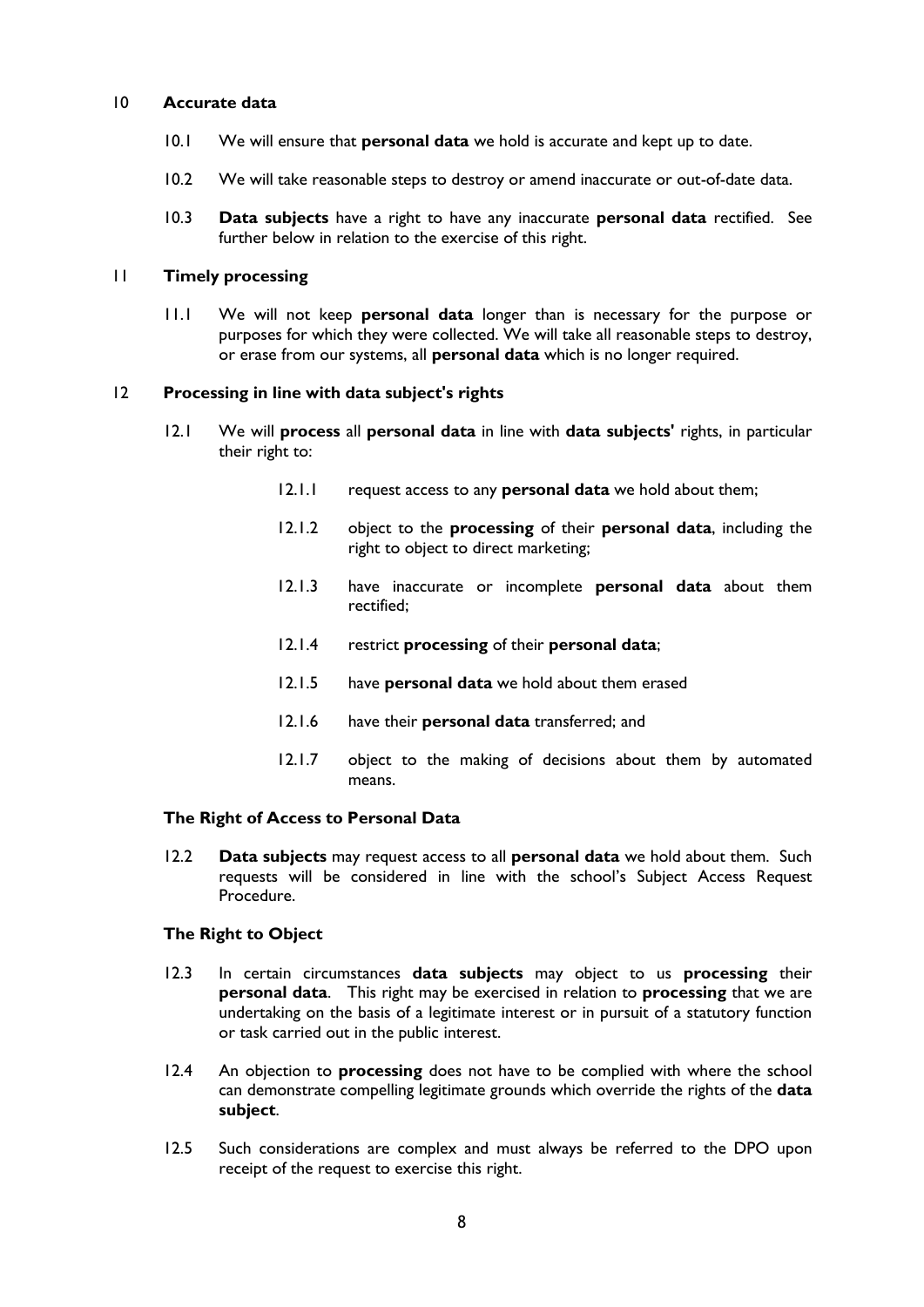- 12.6 In respect of direct marketing any objection to **processing** must be complied with.
- 12.7 The Trust is not however obliged to comply with a request where the **personal data** is required in relation to any claim or legal proceedings.

#### **The Right to Rectification**

- 12.8 If a **data subject** informs the Trust that **personal data** held about them by the Trust is inaccurate or incomplete, then we will consider that request and provide a response within one month.
- 12.9 If we consider the issue to be too complex to resolve within that period, then we may extend the response period by a further two months. If this is necessary, then we will inform the **data subject** within one month of their request that this is the case.
- 12.10 We may determine that any changes proposed by the **data subject** should not be made. If this is the case, then we will explain to the **data subject** why this is the case. In those circumstances we will inform the **data subject** of their right to complain to the Information Commissioner's Office at the time that we inform them of our decision in relation to their request.

#### **The Right to Restrict Processing**

- 12.11 **Data subjects** have a right to "block" or suppress the **processing** of **personal data**. This means that the Trust can continue to hold the **personal data** but not do anything else with it.
- 12.12 The Trust must restrict the **processing** of **personal data**:
	- 12.12.1 Where it is in the process of considering a request for **personal**  data to be rectified (see above);
	- 12.12.2 Where the Trust is in the process of considering an objection to processing by a **data subject**;
	- 12.12.3 Where the **processing** is unlawful but the **data subject** has asked the Trust not to delete the **personal data**; and
	- 12.12.4 Where the Trust no longer needs the **personal data** but the **data subject** has asked the Trust not to delete the **personal data** because they need it in relation to a legal claim, including any potential claim against the Trust.
- 12.13 If the Trust has shared the relevant **personal data** with any other organisation then we will contact those organisations to inform them of any restriction, unless this proves impossible or involves a disproportionate effort.
- 12.14 The DPO must be consulted in relation to requests under this right.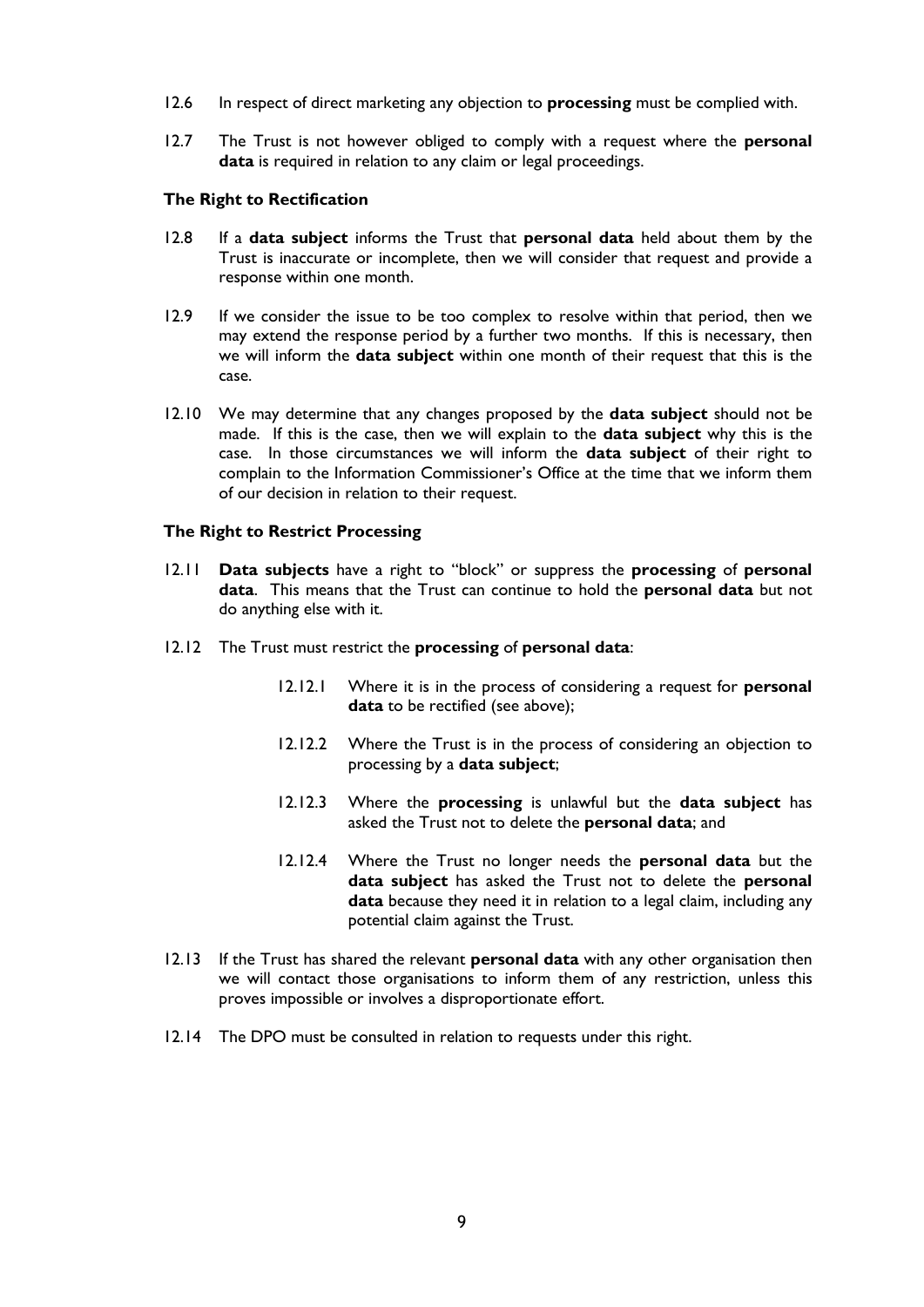#### **The Right to Be Forgotten**

- 12.15 **Data subjects** have a right to have **personal data** about them held by the Trust erased only in the following circumstances:
	- 12.15.1 Where the **personal data** is no longer necessary for the purpose for which it was originally collected;
	- 12.15.2 When a **data subject** withdraws consent which will apply only where the Trust is relying on the individuals consent to the **processing** in the first place;
	- 12.15.3 When a **data subject** objects to the **processing** and there is no overriding legitimate interest to continue that **processing** – see above in relation to the right to object;
	- 12.15.4 Where the **processing** of the **personal data** is otherwise unlawful;
	- 12.15.5 When it is necessary to erase the **personal data** to comply with a legal obligation; and
- 12.16 The Trust is not required to comply with a request by a **data subject** to erase their **personal data** if the **processing** is taking place:
	- 12.16.1 To exercise the right of freedom of expression or information;
	- 12.16.2 To comply with a legal obligation for the performance of a task in the public interest or in accordance with the law;
	- 12.16.3 For public health purposes in the public interest;
	- 12.16.4 For archiving purposes in the public interest, research or statistical purposes; or
	- 12.16.5 In relation to a legal claim.
- 12.17 If the Trust has shared the relevant personal data with any other organisation then we will contact those organisations to inform them of any erasure, unless this proves impossible or involves a disproportionate effort.
- 12.18 The DPO must be consulted in relation to requests under this right.

#### **Right to Data Portability**

- 12.19 In limited circumstances a **data subject** has a right to receive their **personal data** in a machine-readable format, and to have this transferred to other organisation.
- 12.20 If such a request is made, then the DPO must be consulted.

#### 13 **Data Security**

13.1 We will take appropriate security measures against unlawful or unauthorised processing of **personal data**, and against the accidental loss of, or damage to, **personal data**.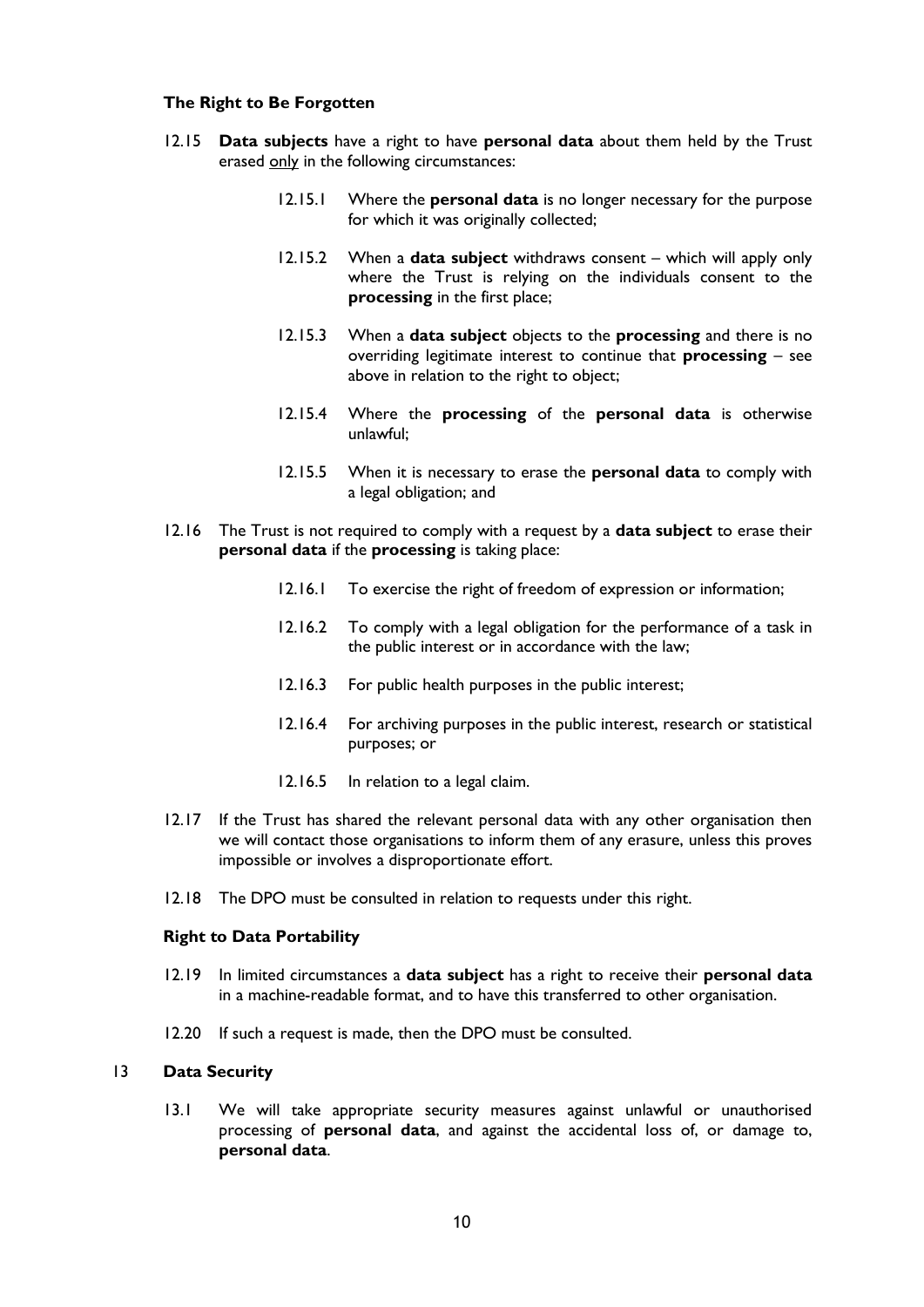- 13.2 We will put in place procedures and technologies to maintain the security of all **personal data** from the point of collection to the point of destruction.
- 13.3 Security procedures include:
	- 13.3.1 **Entry controls.** Any stranger seen in entry-controlled areas should be reported to the Headteacher/Principal of the school.
	- 13.3.2 **Secure lockable desks and cupboards.** Desks and cupboards should be kept locked if they hold confidential information of any kind. (Personal information is always considered confidential.)
	- 13.3.3 **Methods of disposal.** Paper documents should be shredded. Digital storage devices should be physically destroyed when they are no longer required. IT assets must be disposed of in accordance with the Information Commissioner's Office guidance on the disposal of IT assets.
	- 13.3.4 **Equipment.** Data users must ensure that individual monitors do not show confidential information to passers-by and that they log off or lock their PC when it is left unattended.
	- 13.3.5 **Working away from the school premises – paper documents.** Wherever possible, employees should avoid taking paper documents containing **personal data** away from the Trust/school premises.
	- 13.3.6 **Working away from the school premises – electronic working.** Where possible, confidential data should be accessed via Trust owned devices, however, there may be occasions where the [CEO/Trust IT Director/Headteacher] may authorise use of personal devices such as reviewing email on a personal phone. Where this is authorised, the Trust/School will enforce security measures on the device, or on the access (for example, multifactor authentication, PIN code and encryption requirements on mobile device, selective wipe of email). This is to ensure that data remains secure.

To supplement this, any data transfer must occur within Trust owned systems – for example, but not limited to, use of Office 365/Google Workspace. Trust data must not be transferred using personal services or personal email. Where confidential data is accessed on a Trust owned device, this may also include access to onsite via Virtual Private Network. As a last resort, Encrypted USB sticks may be used to transfer confidential data, however all other avenues of data transfer must be exhausted before use and any confidential information should be removed as soon as practicable.

- 13.3.7 **Document printing.** Documents containing **personal data** must be collected immediately from printers and not left on photocopiers and where possible, print release should be used to ensure documents do not print until you are at the printing location.
- 13.4 Any member of staff found to be in breach of the above security measures may be subject to disciplinary action.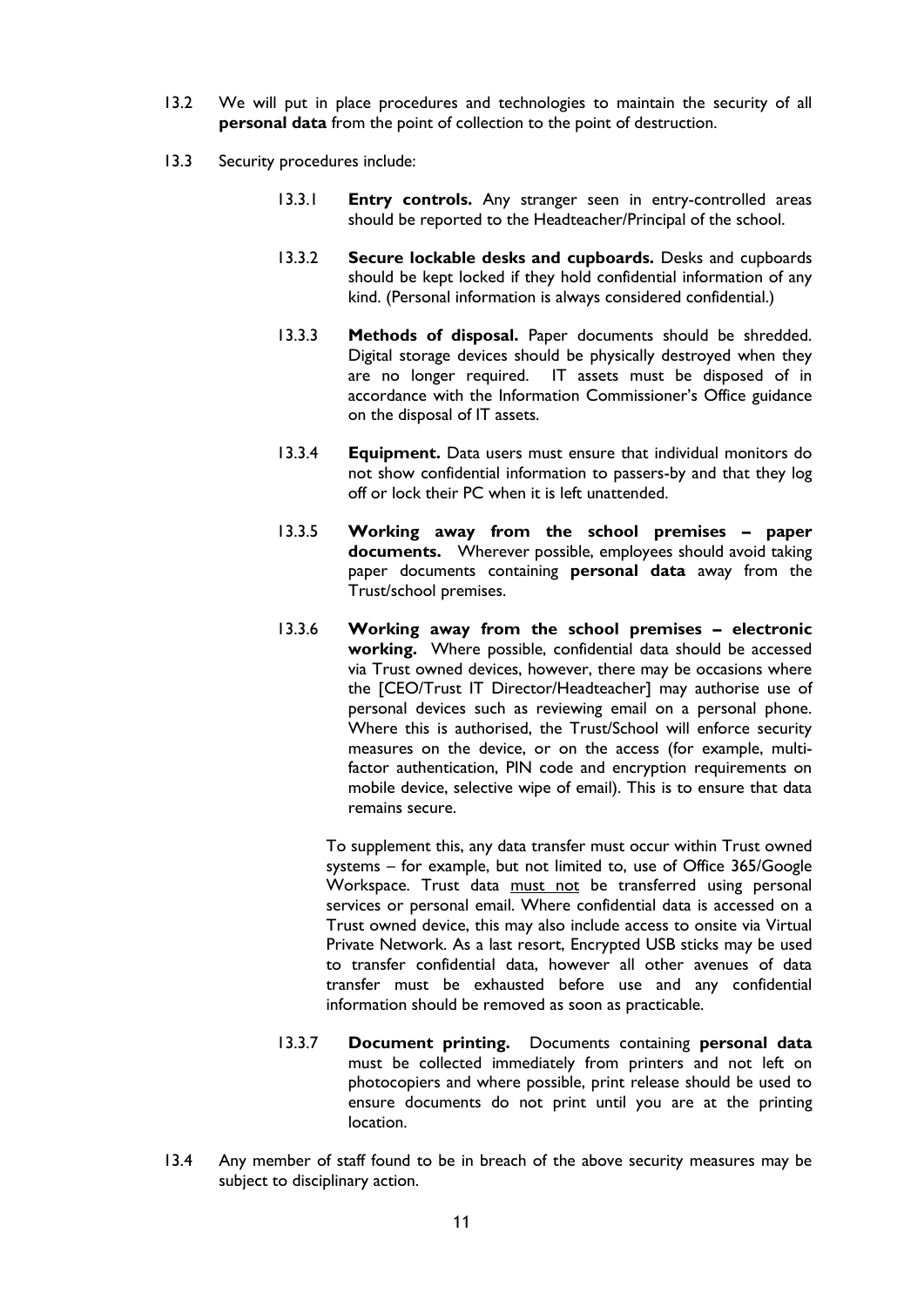#### 14 **Data Protection Impact Assessments**

- 14.1 The Trust takes data protection very seriously and will consider and comply with the requirements of Data Protection Legislation in relation to all of its activities whenever these involve the use of personal data, in accordance with the principles of data protection by design and default.
- 14.2 In certain circumstances the law requires us to carry out detailed assessments of proposed **processing** whenever the processing of personal data is *'likely to result in a high risk to the rights of natural persons (data subjects)'* because of the types of data we will be **processing** or the way that we intend to do so.

[The ICO requires the undertaking of a DPIA if you plan to use Profiling, use Auto decision-making, do Large-scale processing, use Systematic monitoring (CCTV for example,), do Special Category data processing, use New Technologies (Biometrics for example), process data relating to Vulnerable subjects, process data that could result in a risk of harm in the event of a security breach]

- 14.3 The School & Trust will liaise to complete an assessment of any such proposed **processing** and has a template document which ensures that all relevant matters are considered.
- 14.4 The DPO should always be consulted as to whether a data protection impact assessment is required, and if so how to undertake that assessment.

### 15 **Disclosure and sharing of personal information**

- 15.1 We may share **personal data** that we hold about **data subjects**, and without their consent, with other organisations. Such organisations include the Department for Education, [and / or Education and Skills Funding Agency "ESFA"], Ofsted, health authorities and professionals, the Local Authority, examination bodies, other schools, and other organisations where we have a lawful basis for doing so.
- 15.2 The School/Trust will inform **data subjects** of any sharing of their **personal data** unless we are not legally required to do so, for example where **personal data** is shared with the police in the investigation of a criminal offence.
- 15.3 In some circumstances we will not share safeguarding information. Please refer to our Child Protection Policy.
- 15.4 Further detail is provided in our Schedule of Processing Activities.

#### 16 **Data Processors**

16.1 We contract with various organisations who provide services to the Trust, including:

16.1.1 Payroll Systems – to enable us to pay our employees.

16.1.2 Parent payment systems – to enable parents to pay for school meals, trips and/or uniforms.

16.1.3 Pupil Assessment systems – to support us with the tracking and monitoring of pupil achievement.

16.1.4 Communication systems – to enable us to effectively communicate with parent and pupils via email and text.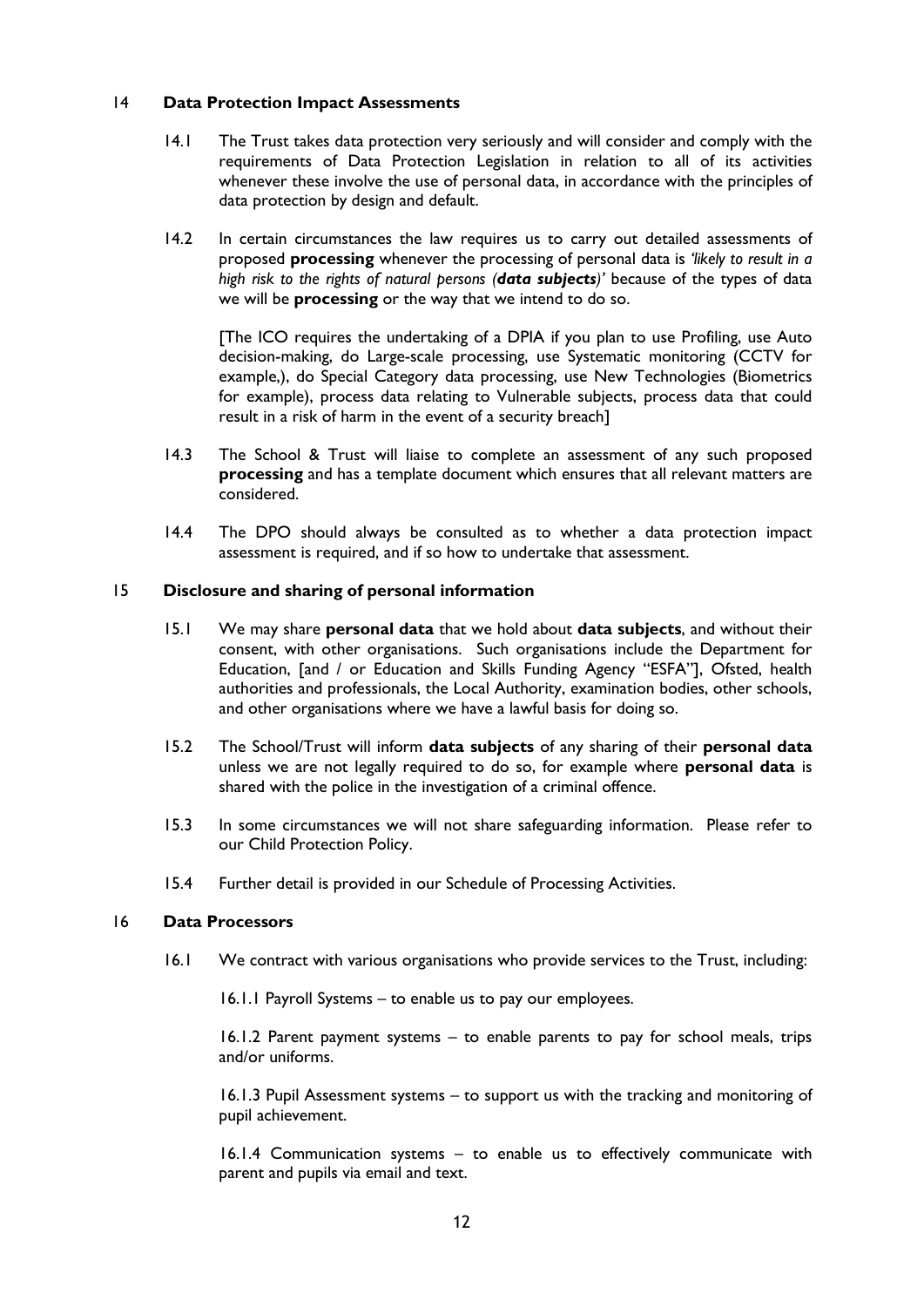16.1.5 School meal providers – to support with the provision and payment for school meals.

16.1.6 Photographers – to enable us to store pupil photographs for safeguarding purposes

16.1.7 HR Systems – for the effective management of all aspects of staff management.

In order that these services can be provided effectively we are required to transfer **personal data** of **data subjects** to these **data processors**.

- 16.2 **Personal data** will only be transferred to a **data processor** if they agree to comply with our procedures and policies in relation to data security, or if they put in place adequate measures themselves to the satisfaction of the Trust. The Trust will always undertake due diligence of any **data processor** before transferring the **personal data** of **data subjects** to them.
- 16.3 Contracts with **data processors** will comply with Data Protection Legislation and contain explicit obligations on the **data processor** to ensure compliance with the Data Protection Legislation, and compliance with the rights of **Data Subjects**.

#### 17 **Images and Videos**

- 17.1 Parents and others attending Trust events are allowed to take photographs and videos of those events for domestic purposes. For example, parents can take video recordings of a school performance involving their child. The Trust does not prohibit this as a matter of policy.
- 17.2 The Trust does not however agree to any such photographs or videos being used for any other purpose, but acknowledges that such matters are, for the most part, outside of the ability of the Trust to prevent.
- 17.3 The Trust asks that parents and others do not post any images or videos which include any child other than their own child on any social media or otherwise publish those images or videos.
- 17.4 As a Trust we want to celebrate the achievements of our pupils and therefore may want to use images and videos of our pupils within promotional materials, or for publication in the media such as local, or even national, newspapers covering school events or achievements. We will seek the consent of pupils, and their parents where appropriate, before allowing the use of images or videos of pupils for such purposes.
- 17.5 Whenever a pupil begins their attendance within the Trust, they, or their parent where appropriate, will be asked to complete a consent form in relation to the use of images and videos of that pupil. We will not use images or videos of pupils for any purpose where we do not have consent.

# 18 **CCTV**

18.1 CCTV systems operate within some Trust schools. Please refer to the school's CCTV Policy.

#### 19 **Biometric Data**

19.1 Biometric systems operate within some Trust schools. Please refer to the school's Biometrics Policy.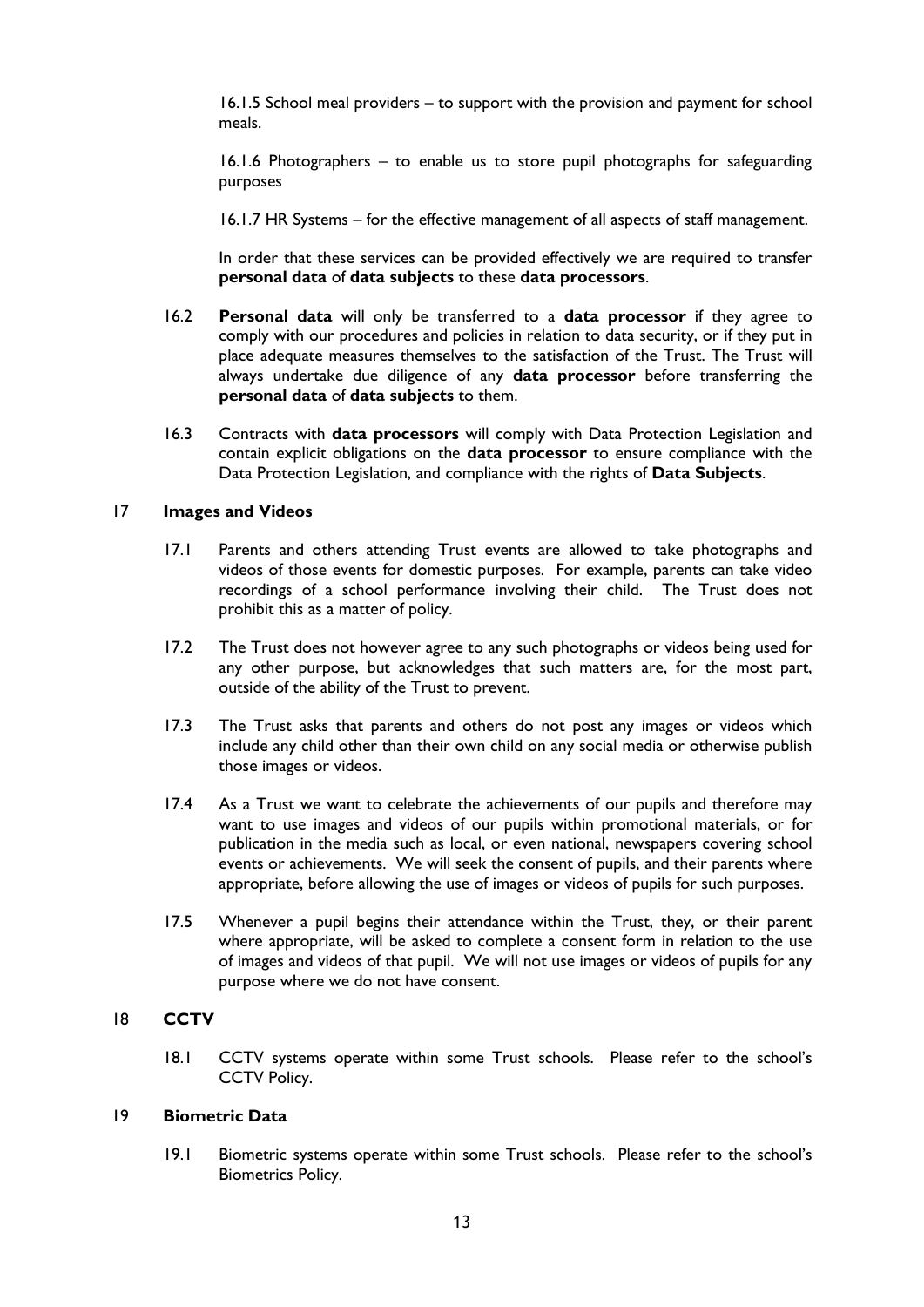# 20 **Response to COVID-19**

20.1 In response to COVID-19, The Trust and Schools are obligated to follow Government advice and guidance. Please see the NHS Test & Trace Privacy Notice available on School/Trust Website.

# 21 **Remote Learning / Remote Working**

21.1 In response to COVID-19, The Trust and Schools have put in place Remote Learning/Remote Working Protocols with Staff and Students also signing up to adhere to IT Security via an ICT Acceptable Use Policy. Please contact your school to obtain a copy of the protocol &/or Usage Policy.

# 22 **Changes to this policy**

We may change this policy at any time. Where appropriate, we will notify **data subjects** of those changes.

| Date Issued             | Jan 2020 (review every 2 years)                 |
|-------------------------|-------------------------------------------------|
| Reviewed on             | <b>July 2021</b>                                |
| <b>Next Review Date</b> | <b>July 2023</b>                                |
| Reviewer                | Audit & Risk Committee / OLoL Executive Board   |
| Author                  | Browne Jacobson template – edited by Karen Rich |